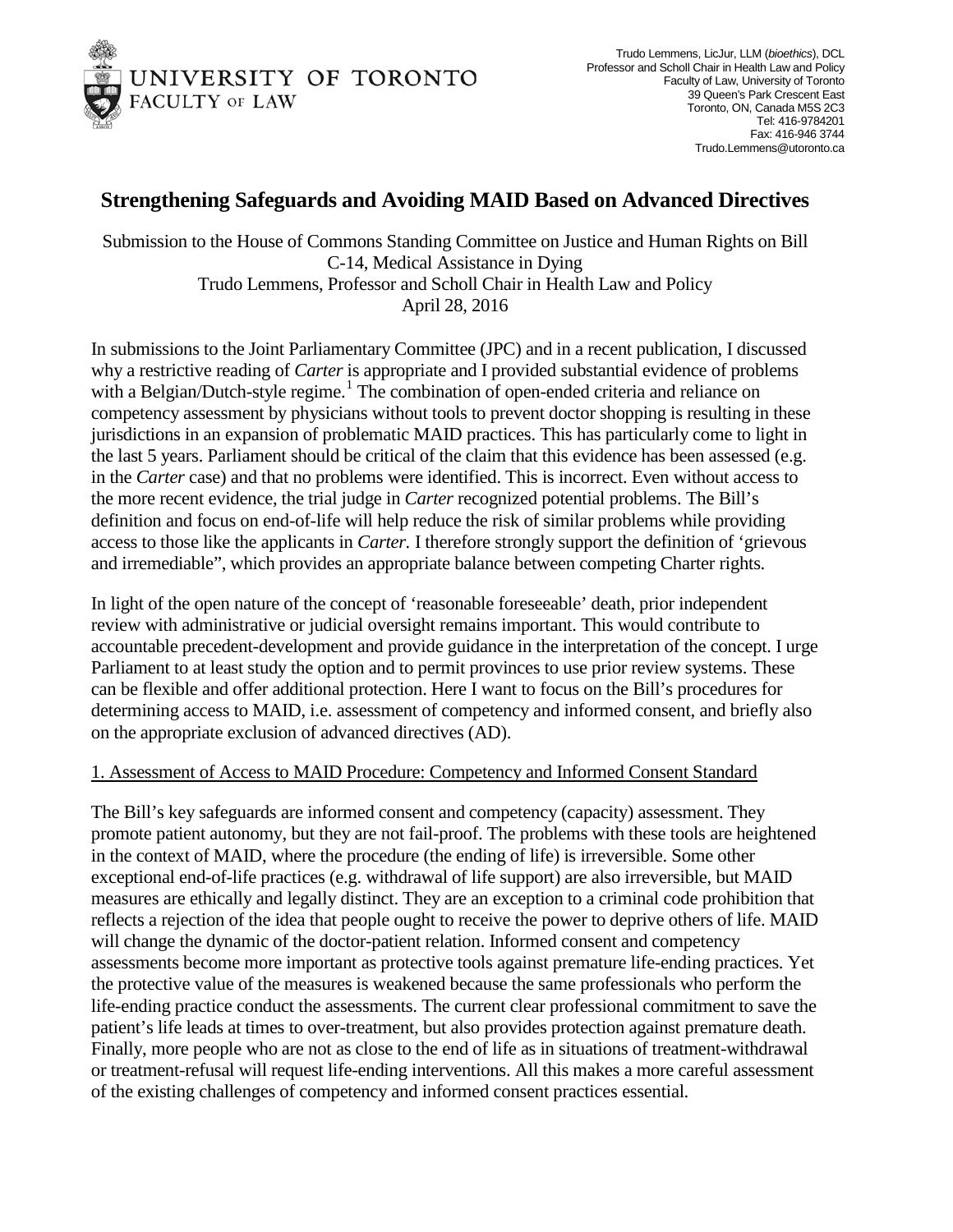Physicians recognize that they are not well trained in assessing competency, which is inherently complex.<sup>[2](#page-2-1)</sup> In situations where MAID is sought, emotional, physical and contextual factors interact,<sup>[3](#page-2-2)</sup> which makes assessments even more difficult. Mental health issues may affect people's ability to understand and appreciate the information provided. Physicians often fail to diagnose, for example, how depression affects the judgment of people diagnosed with a catastrophic illness. Physicians' own values influence whether they deem patients competent.<sup>[4](#page-2-3)</sup>

Challenges with obtaining informed consent for MAID overlap with competency assessment concerns. [5](#page-2-4) There are 'translational' challenges: the person who provides the information determines what and how information is presented. Emotional and contextual factors may undermine the voluntariness of MAID requests. These include financial factors, family dynamics, absence of proper home or palliative care, and quality of life concerns.<sup>3</sup>

The Bill's safeguards should better reflect the preamble's emphasis on the need to prevent errors and abuse, to protect people from being (consciously or unconsciously) induced, and to protect those who are vulnerable. It is essential to determine whether absence of palliative and other needed health care, or familial, financial or other contextual factor impact on competency or undermine the voluntary nature of the request. These concerns should be addressed before MAID is performed.

- Section 241.2 (1)(d) only refers to external pressures. It should be revised to state: "they have made a voluntary request . . . that, in particular, is not affected by inducement, undue influence, coercion, quality of life or health care related concerns, or external pressures"

- Section 241.2 (3) with regards to safeguards should include a duty to refer for further professional assessment when, after an initial evaluation, a medical practitioner has reason to believe that other factors may impact on the competency and informed consent of the patient. New subsections should be added in section 241.2(3): [the medical practitioner and nurse practitioner must]:

g(a): ensure that palliative care has been offered to the patient and, if not, refer the patient for specialized palliative care counseling. Palliative care counseling has to focus on determining whether palliative care or other health care services can relieve the suffering of the patient in a way that is acceptable to the patient.

g(b) refer the patient to specialized counseling if a medical practitioners is of the opinion that the capacity of the patient may be compromised, for example as a result of a mental health condition; or that the patient's consent may be compromised by inducement, undue influence, coercion, quality of life or health care related concerns, or external pressures.

To enable proper post-factum review of MAID practices, the Bill should provide more detail about the information that has to be reported. It should require a detailed report with details about clinical diagnosis, assessment procedures, additional counseling, whether palliative care was offered, whether other contextual factors or pressures were identified, and how these issues were addressed.

## **2. Binding Advanced Directives and MAID**

The JPC has recommended allowing advanced directives (AD) prepared after people have been diagnosed with a grievous and irremediable medical condition. Dementia is a clear example of a disease targeted by that option. I laud the government for not opening the door to the practice of AD